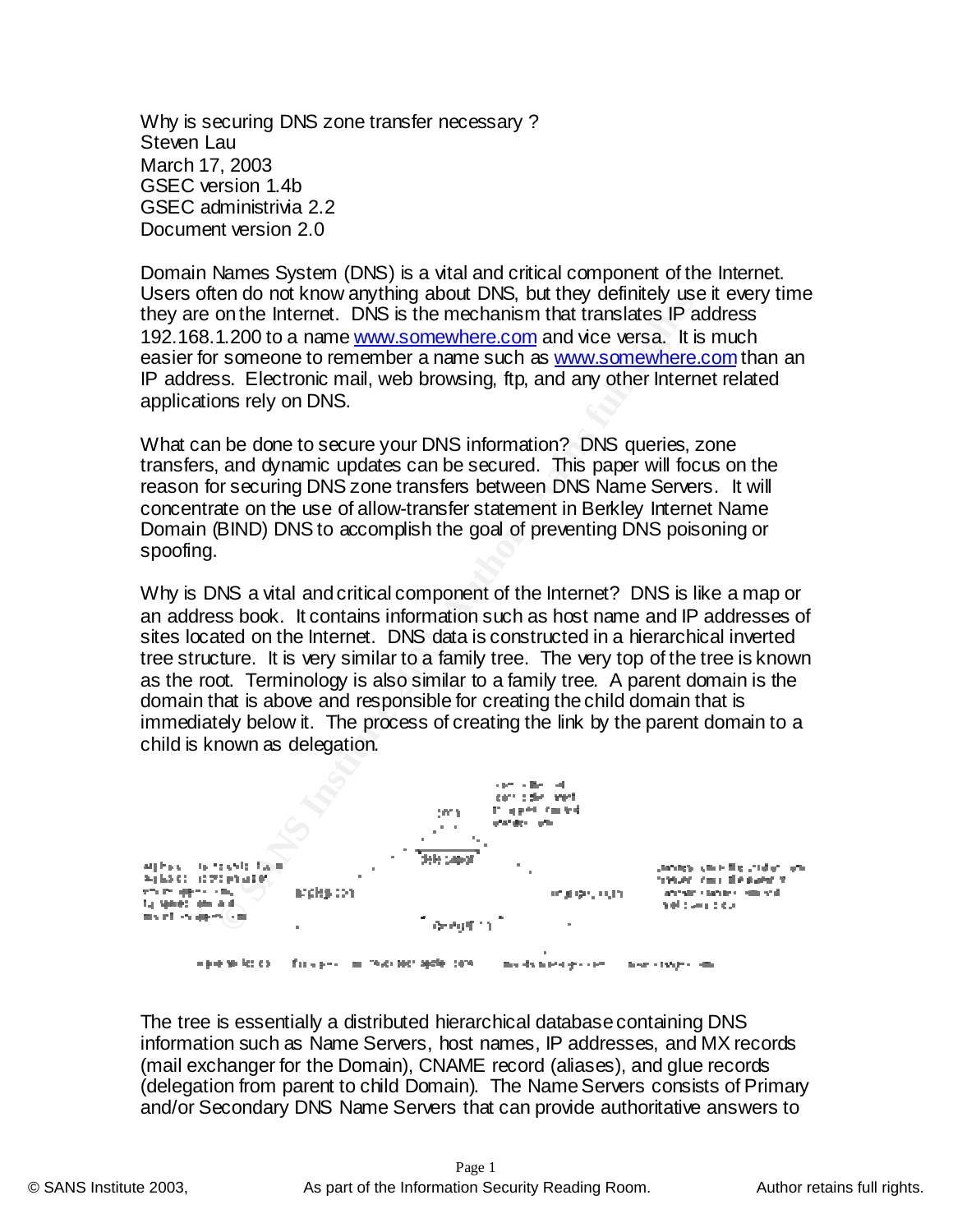DNS queries (commonly refer to as DNS lookups) for its Domain. Primary and Secondary DNS Name Servers are the official DNS Name Servers for the Domain. A simple way to describe an authoritative answer is the phrase "this is what the information is". A non-authoritative answer from a Name Server can be phrase as "this is what I think the information is". The Primary and Secondary DNS servers must provide authoritative answers to DNS queries for its Domain. If it provides a non-authoritative answer, the Name Server is broken which is also known as a lame server. Some applications such a DNS zone transfers rely on authoritative answers from the official DNS Servers. The term "zone" is often used interchangeably with Domain. A zone means the same as a Domain.

We alswers from the bindar Dhos Servets. The term Zoher, the term scales information most users rely on are the host names,  $P$  adds. When someone wisits a web site, the user most likely the place com on the Internet brows MX records. When someone visits a web site, the user most likely type in The DNS information most users rely on are the host names, IP addresses, and www.someplace.com on the Internet browser rather than the IP address 192.168.1.80. Another example is with electronic mail, it will be much simpler to send e-mail to gijoe@someplace.com than gijoe@192.168.1.25. It is much easier and practical for individuals to remember names than a collection of IP address. Marketing departments also prefer to use names that can identify with products and brand names rather than some cryptic IP address. Some of the functions of DNS servers are:

- 1. Perform the task of resolving host name to IP address and vice versa.
- 2. Inform mail servers which mail servers will accept and process for a particular Domain.
- 3. Inform which are the official Name Servers for a particular Domain.

DNS is one of the foundation technologies to help make the Internet work. This makes it essential to protect the data integrity of DNS. You rely on it to surf the Internet just as you rely on a map when visiting a new city.

What is DNS poisoning or spoofing? It is someone changing DNS information to something else. It can be accomplished through various methods such as man in the middle attacks (intercepting communication between two parties). How can this be accomplished? One possible method is to perform a Denial of Service attack on the Primary DNS Server rendering it too busy or unable to answer any DNS queries. Another host assuming the identity of the Primary DNS Server provides different DNS information to the Domain's Secondary DNS Servers and the Internet community. The domain is essentially hijacked. False DNS information is then propagated on the Internet. If the attacker is malicious,

security. Any online transactions and private information are 1. Web sites can be set up to mimic the look and feel of the original website to avoid suspicion. The fake web site can even be set-up to handle secure web transactions such as SSL to provide users some sense of compromised. The hacked company's customer private information can be stolen.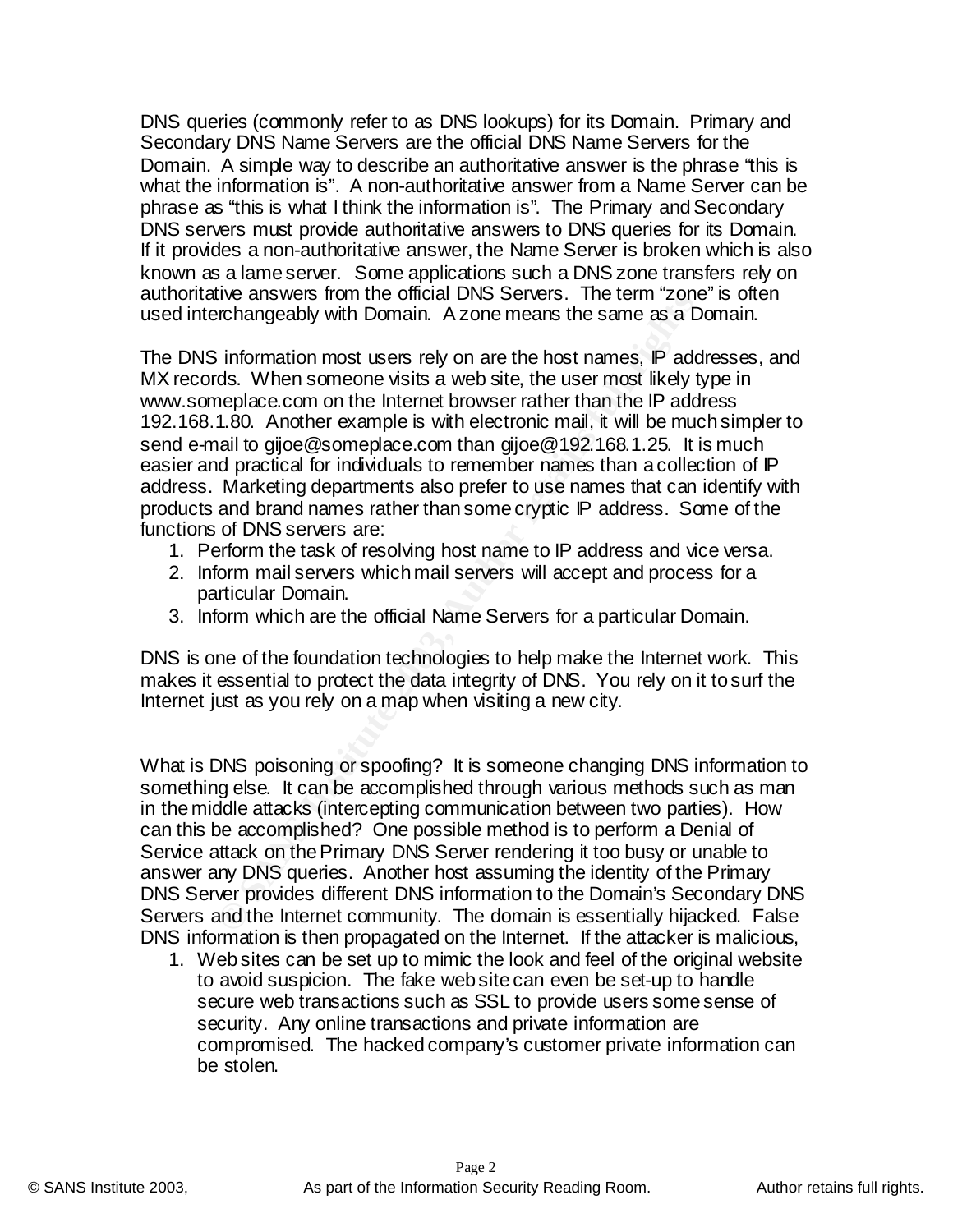- 2. MX records are changed to some other mail servers. All electronic mail destined to the domain are compromised.
- 3. The FTP server is redirected to some other server. Any data uploaded to the server is stolen or lost. The company's FTP server is a software repository for software drivers and patches. Now imagine only corrupt software is stored on the fake FTP server. This can wreck havoc if a customer downloaded the software and installed it onto their system.
- Now the delegation can be changed. The fake Primary DNS server 4. Depending on the security process of the Domain's Internet Registrar, the hacker can request the Internet Registrar to change the delegation for the domain to the fake Primary DNS server. If electronic mail is used for verification for changes and the electronic mail addresses are in the compromised domain, guess who will be processing the electronic mail. becomes the official Primary DNS server known to the Internet! The Domain is hijacked compounding the problem!
	- 5. Good luck undoing the damage. It may take an enormous amount effort to convince the Internet Registrar to fix the delegation. They might even request that you prove who you actually are! You may even have to contact law enforcement. This is just the administration part of correcting the problem. After the problem is fixed, it will still take time for the correct DNS information to propagate on the Internet.

motion to the mether registrant to change the deepther can be more to the more to the factronic mail is infication for changes and the electronic mail addresses are morporation for changes and the electronic mail addresses DNS information is taken for granted by the user community. It is imperative the DNS administrator maintains the integrity of the DNS information. It would be extremely damaging if the information were compromised. The above scenario is described without any security practices in place. The default installation of a product or operating system can very well mean no security is configured. The minimum damage can be redirecting a corporation's web site or mail to a competitor, a non-business related web site, or nowhere. The result is still damaging to the company's reputation. The threat is real and not hypothetical. Eugene Kashpureff was able to compromise InterNIC's DNS by exploiting a flaw in the version of the software in July 1997. Web traffic destined to InterNIC was redirected to his web site. When you are performing any type of Internet transaction, you and your customers expect to be exchanging private information with each other and not with someone else!

Secondary Name Servers use to update its DNS data. This is one of the What exactly is a zone transfer? It is an answer to a DNS query to list all DNS information (such as Name Servers, host names, MX records, CNAME records, glue records (delegation for child Domains), zone serial number, Time To Live (TTL) records, etc) for a Domain. The query can be made from a single host to look up information for the entire Domain. It is also the mechanism Primary and vulnerable points where a malicious person can compromise DNS data integrity.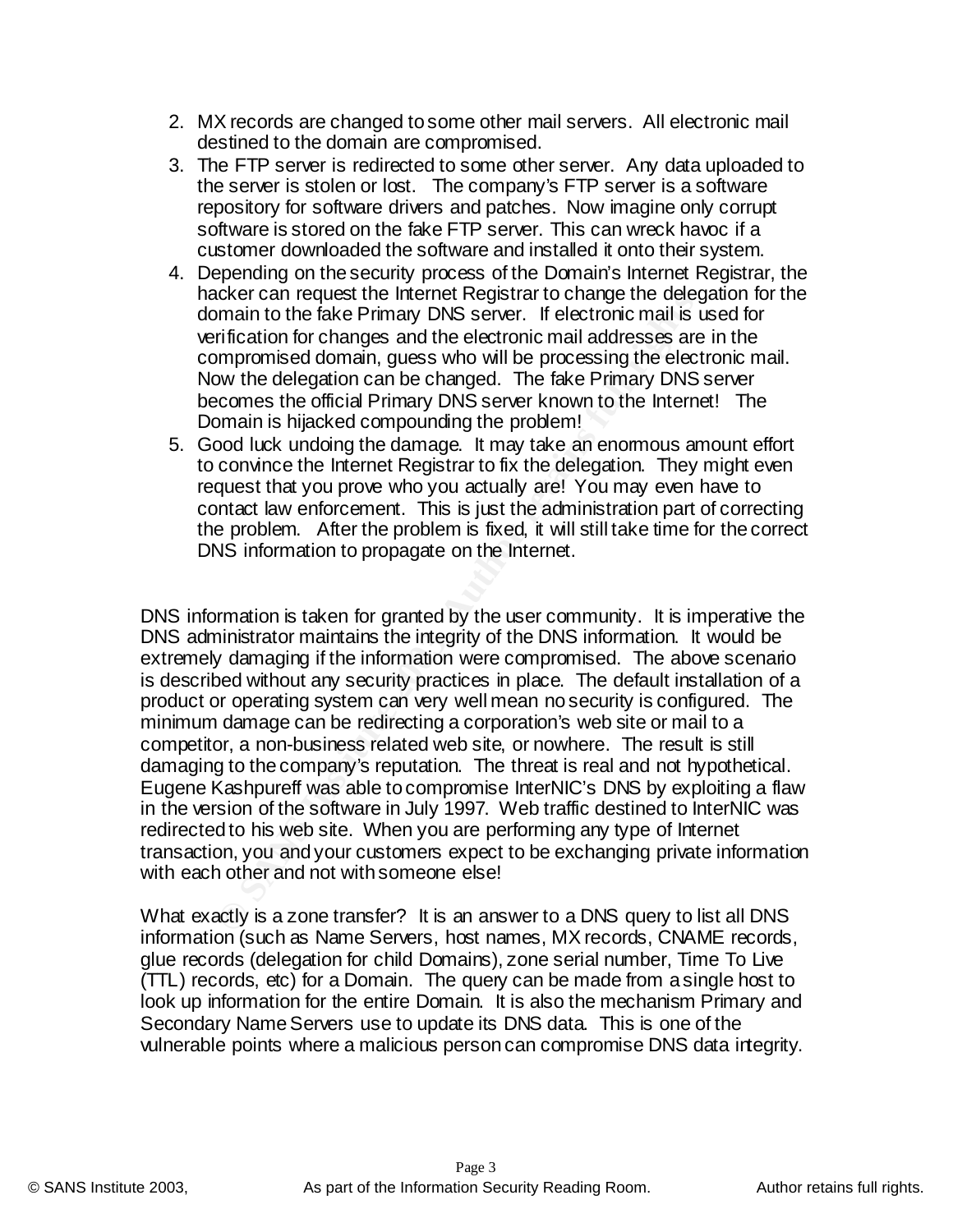The default behavior for DNS zone transfer permits any host to request and receive a full zone transfer for a Domain. This is a security issue since DNS data can be used to decipher the topology of a company's network. The information obtained can be used for malicious exploitation such as DNS poisoning/spoofing. This is like an anonymous person calling the receptionist to request and receive the entire company's telephone and address book.

From Signial Durating Dinut in San Scots Control Signature and Din Signatures (TSIG). The allow-transfer feature can be used ustatement or as a zone substatement in named.conf. The grobal definition. The zone substatement pertaining only to the zone/domain. The zone substatement will override the The two common methods of securing zone transfer between DNS Name Servers can be accomplished by utilizing BIND DNS access control list and DNS Transaction Signatures (TSIG). The allow-transfer feature can be used as an options substatement or as a zone substatement in named.conf. The options substatement is a global definition. The zone substatement is a local definition options substatement.

The BIND DNS access control list (acl) consists of BIND DNS address match lists or a group of IP addresses. It is not like a Cisco Access Control List that performs packet level filtering. When used in conjunction with some of the BIND DNS security features, it can be used to restrict or deny services such as zone transfers or answer queries.

If you decide to use the BIND address match list, there are four predefined options. n*one* is no IP addresses allowed. *any* permits any IP addresses. *localhost* is any IP address on the host running named. *localnets* is any network directly connected to host running named.

Restricting zone transfers with the use of BIND access control list can be accomplished with simply utilizing the feature allow-transfer with a set of host or network IP addresses or a match address list. This will permit only hosts approved to request and receive a zone transfer. All other hosts requesting a zone transfer will be refused.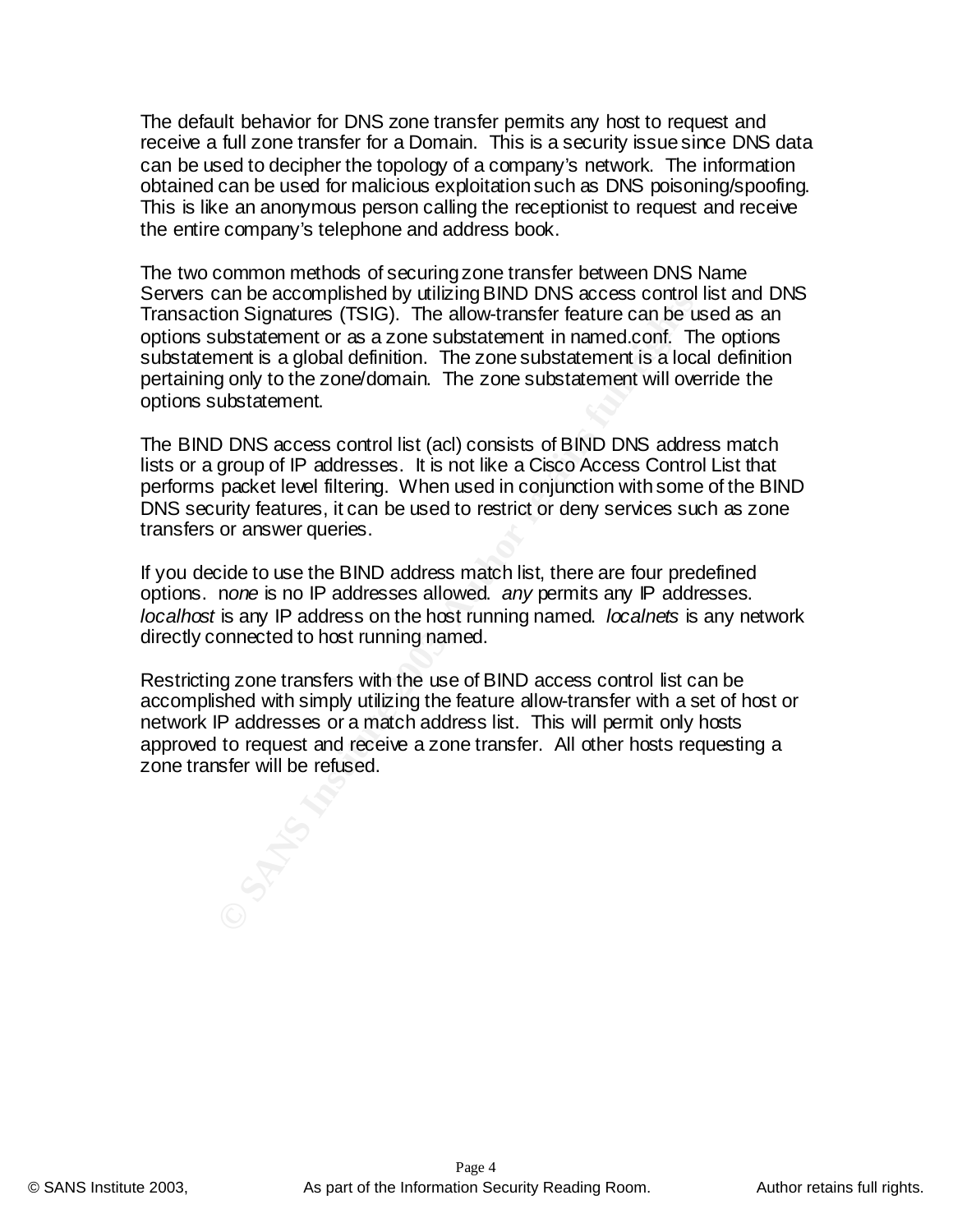Example :

Extracted information on the Primary Name Server named.conf pertaining to zone transfer :

acl ournets { 192.168.1.0.0/22; 172.16.1.0/24; };

acl mynets { 10.1.1.53; };

allow-transfer { ournets; mynets; }

type master; the affiliation of the state  $\mathbb{R}^n$ zone cooking.com { file cooking.zone; allow-transfer { ournets; mynets; }; };

mater { ournets; mynets; }<br>
king.com {<br>
pe master;<br>
e cooking.zone;<br>
cooking.zone;<br>
will permit zone transfers between the Primary Name Serve<br>
on the networks 192.168.1.0 to 192.168.3.255, 172.16.1.6.<br>
6.1.255, and host 10 This will permit zone transfers between the Primary Name Server and any hosts on the networks 192.168.1.0 to 192.168.3.255, 172.16.1.0 to 172.16.1.255, and host 10.1.1.53 for the domain cooking.com.

zone barbecue.cooking.com { type master; file barbecue.cooking.zone; allow-transfer { mynets; };

};

This will permit zone transfers between the Primary Name Server and the host 10.1.1.53 for the domain barbecue.cooking.com.

zone deepfry.cooking.com { type master; file deepfry.cooking.zone; allow-transfer { ournets; }; };

> This will permit zone transfers between the Primary Name Server and any hosts located on the 192.168.1.0 to 192.168.3.255 and 172.16.1.0 to 172.16.1.255 networks for deepfry.cooking.com Domain.

All other hosts requesting a zone transfer from the Name Server oven.cooking.com will be refused.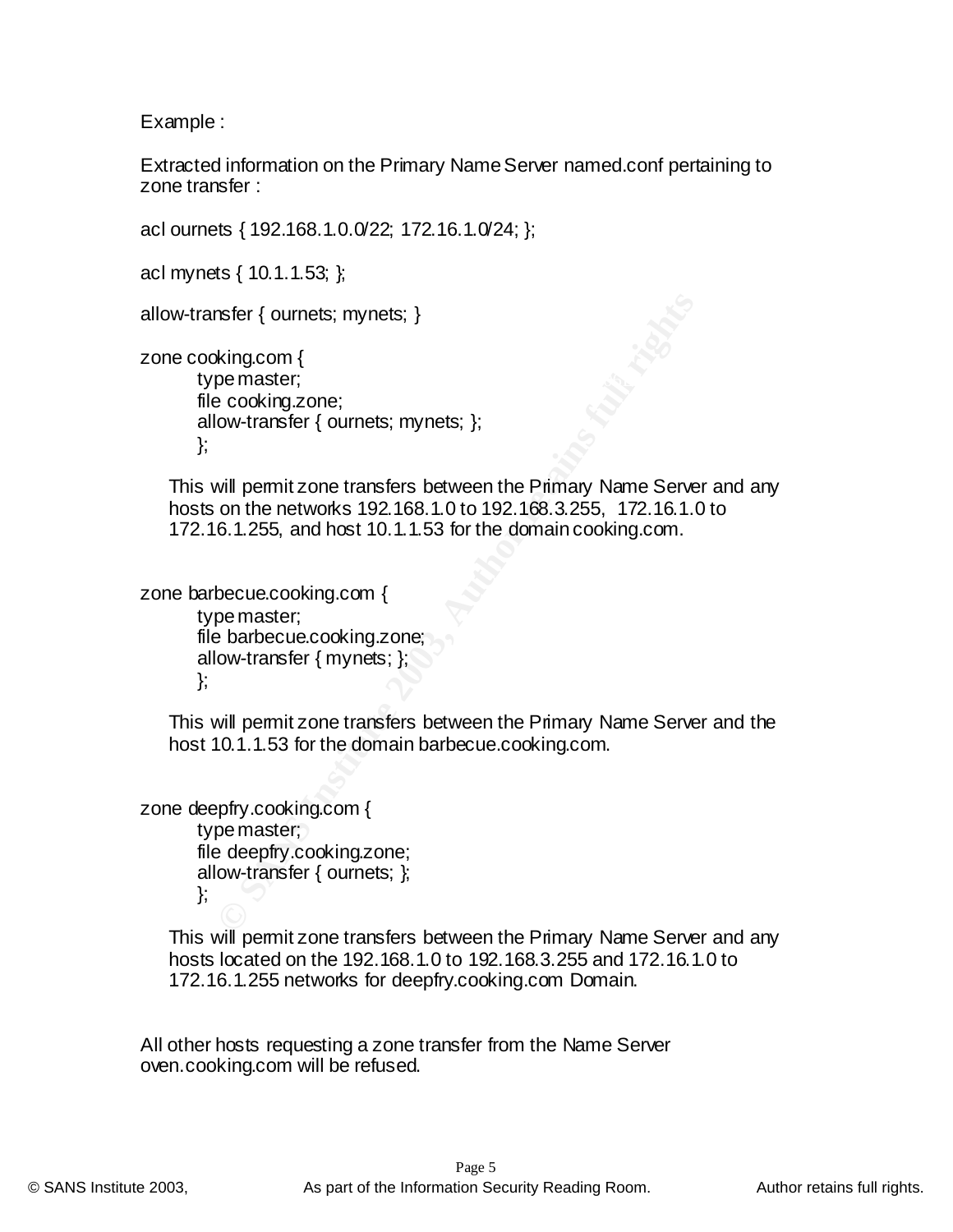Extracted information on respective Secondary Name Servers' named.conf pertaining to zone transfer :

```
Example 2018<br>
CONFINGTOR: (We also discussed and the same of the same of the same of the same state (10.1.1.10; );<br>
aster (10.1.1.10; );<br>
aster (10.1.1.10; );<br>
DEFECANT AUTE 2018 1.0 to 192.168.3.255 and 172.16.1.0 t
// hosts on 192.168.1.0 to 192.168.3.255, 172.16.1.0 to 172.16.1.255, 
// and 10.1.1.53 host
zone cooking.com {
         slave;
         master { 10.1.1.10; };
         file cooking.zone.cache;
         allow-transfer { none; };
         };
// host on 10.1.1.53 network
zone barbecue.cooking.com {
         type slave;
         master { 10.1.1.10; };
         file barbecue.cooking.zone.cache;
         allow-transfer { none; };
         };
```
// host on 192.168.1.0 to 192.168.3.255 and 172.16.1.0 to 172.16.1.255 networks zone deepfry.cooking.com {

type slave; master { 10.1.1.10; }; file deepfry.cooking.zone.cache; allow-transfer { none; }; };

The benefits of using BIND acl to secure DNS zone transfers are:

- 1. Restricting zone transfer to only permitted hosts
- 2. Configuration management is simple to understand and maintain.

The pitfall for this type of configuration is that it does not address IP spoofing. Authentication is based solely on the source IP address. Security experts will argue this practice is relatively insecure. There is still a potential that some host can pretend to be the Primary DNS Server for the Domain and trick the Secondary DNS Servers. False DNS information can still be polluted on the Internet. This configuration should only be used on internal networks with security practices in place.

The next level of securing transfer zones is the deployment of DNS Transaction Signatures (TSIG) between the DNS name servers. DNS TSIG is defined by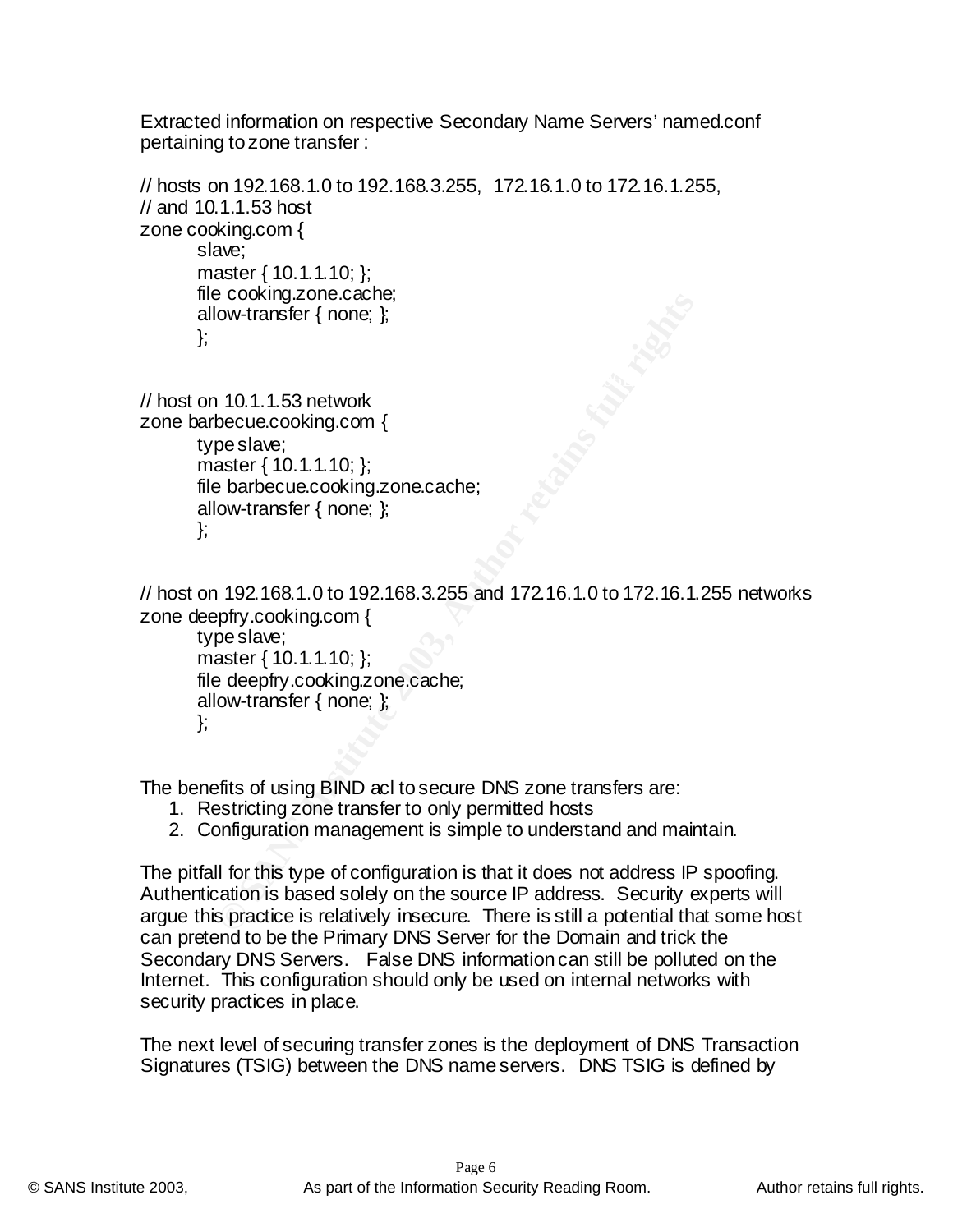**EXALITS (THIVAC-VHUDS)** is the content to the way hash functions in the tractive of the form of the form of the form of the form of the form of the form of the form of the form of the form of the form of the form of the f message. Any changes to the input data will alter the result significantly. The RFC 2845. DNS TSIG provides a level of security that ensures the information from the primary name server is actually from the primary name server. What is DNS TSIG ? DNS TSIG "uses shared secrets and a one way hash function to authenticate DNS messages, particularly responses and updates"<sup>1</sup>. A DNS server configured to use DNS TSIG adds an additional record to the DNS data section of a message. The DNS TSIG record is added to the DNS transaction. The record is not visible. It does not appear on the zone data or cached by the DNS Name Server. The DNS TSIG record is basically a signature. MD5 (HMAC-MD5) is the current one way hash function used by DNS TSIG. Other one way hash functions might be available in the future. A one way hash function is a mathematical algorithm that takes the entire input value and creates a fixed size result. The hash value is computed over the entire DNS hash value is computed with a shared secret between the two DNS servers. One DNS Server is the signer and the other the verifier per transaction. Once the hash value is verified, it proves that some host with the shared secret signs the DNS data and the hash value was not altered after it was signed. Thereby, the DNS data can be trusted. The hash value provides a point to point authentication and verification for DNS transactions. A trust is basically established between the two communicating DNS Servers.

The DNS TSIG RFC recommends for ease of readability and identification the following format for naming the TSIG key primary name server, secondary name server, and zone. The DNS TSIG key can be generated by the dnssec-keygen for BIND 9 and dnskeygen for BIND 8 program.

It is recommended to define unique key pairs between named servers. This will prevent a single compromise of a key to a broader security breach.

Once DNS TSIG is configured for DNS zones transfers between the Primary and Secondary DNS servers, the basic interaction will be:

- 1. A server will sign its request with the corresponding key
- 2. The queried server will verify the key
	- If the key is valid, sign the answer with its corresponding key to the request.
	- If the key is invalid, the server will reject the request.
- 3. If the requesting server receives an answer, it will verify the key and process the DNS data.

 1 Albitz, Paul and Liu, Cricket. DNS and Bind Fourth Edition, O'Reilly & Associates, April 2001 p309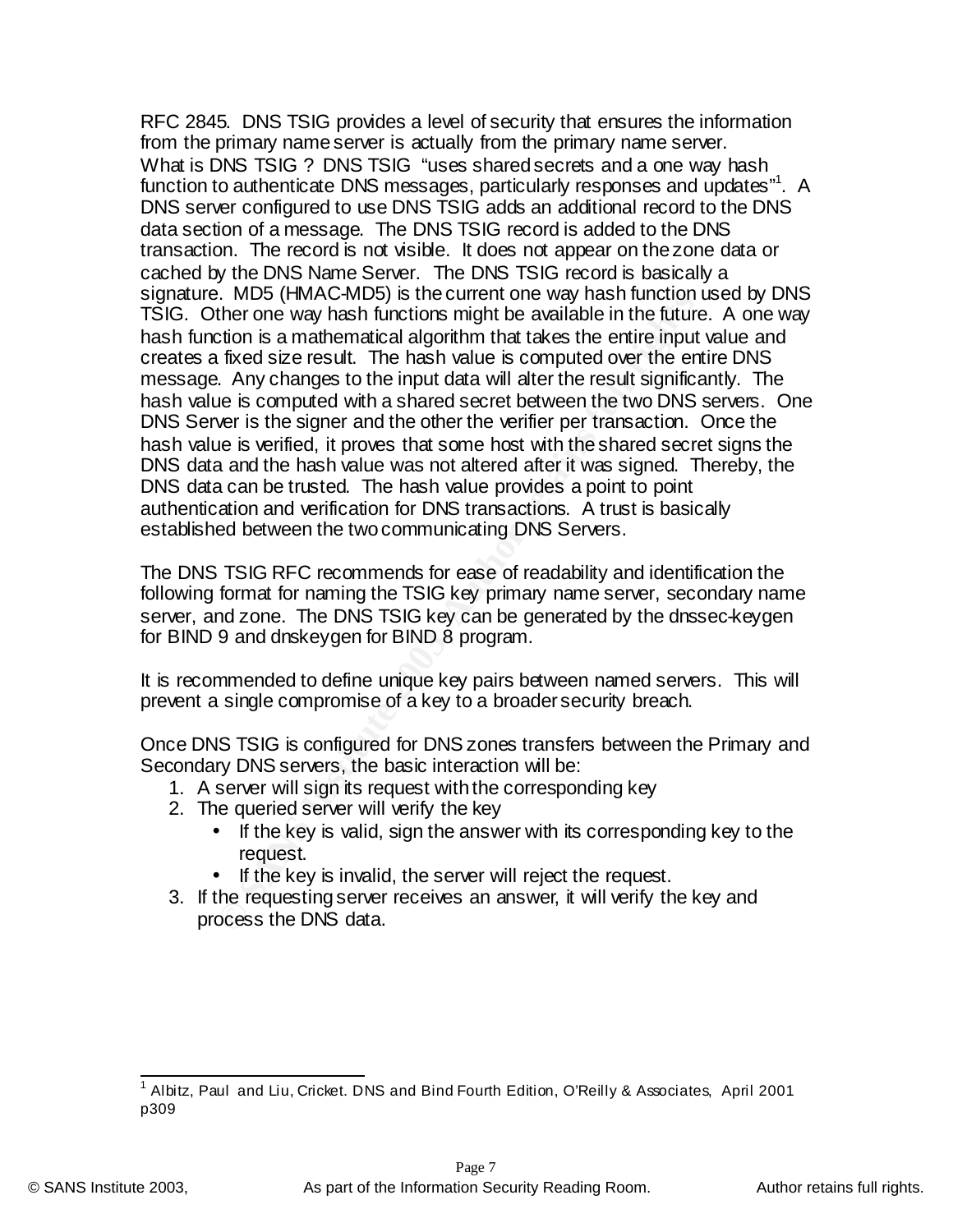Examples for generating DNS TSIG keys:

The first step is to generate DNS TSIG keys for each server pair. The arguments for dnssec-keygen are –a is the name of the algorithm, -b is the key length in bits (RFC recommends 128), -n argument type for DNS TSIG is host, and followed by the name of the key.

# dnssec-keygen –a HMAC-MD5 –b 128 –n HOST oven-skillet.cooking.com.

# dnssec-keygen –a HMAC-MD5 –b 128 –n HOST oven-grill.cooking.com.

# dnssec-keygen –a HMAC-MD5 –b 128 –n HOST oven-fryer.cooking.com.

The following are the file names and its contents generated by the dnssec-keygen command :

for use between oven.cooking.com and skillet.cooking.com:

**Example 1** – a HMAC-MD5 – b 128 – n HOST oven-grill.cooking<br>
Keygen – a HMAC-MD5 – b 128 – n HOST oven-fryer.cookin<br>
wing are the file names and its contents generated by the<br>
eygen command :<br>
between oven.cooking.com and Koven-skillet.cooking.com.+157+63995.private Private-key-format: v1.2 Algorithm: 157 (HMAC\_MD5) Key: bFNvA4Z8uwb3pbBiX2vMMg==

for use between oven.cooking.com and grill.cooking.com:

Koven-grill.cooking.com.+157+18693.key oven-grill.cooking.com. IN KEY 512 3 157 k0My8y+aSmn0UOb6H/MNjA==

Koven-grill.cooking.com.+157+18693.private Private-key-format: v1.2 Algorithm: 157 (HMAC\_MD5) Key: k0My8y+aSmn0UOb6H/MNjA==

for use between oven.cooking.com and fryer.cooking.com:

Koven-fryer.cooking.com.+157+50776.key oven-fryer.cooking.com. IN KEY 512 3 157 FlqaZQECmw2GWAJYcxp9vg==

Koven-fryer.cooking.com.+157+50776.private Private-key-format: v1.2 Algorithm: 157 (HMAC\_MD5) Key: FlqaZQECmw2GWAJYcxp9vg==

Koven-skillet.cooking.com.+157+63995.key oven-skillet.cooking.com. IN KEY 512 3 157 bFNvA4Z8uwb3pbBiX2vMMg==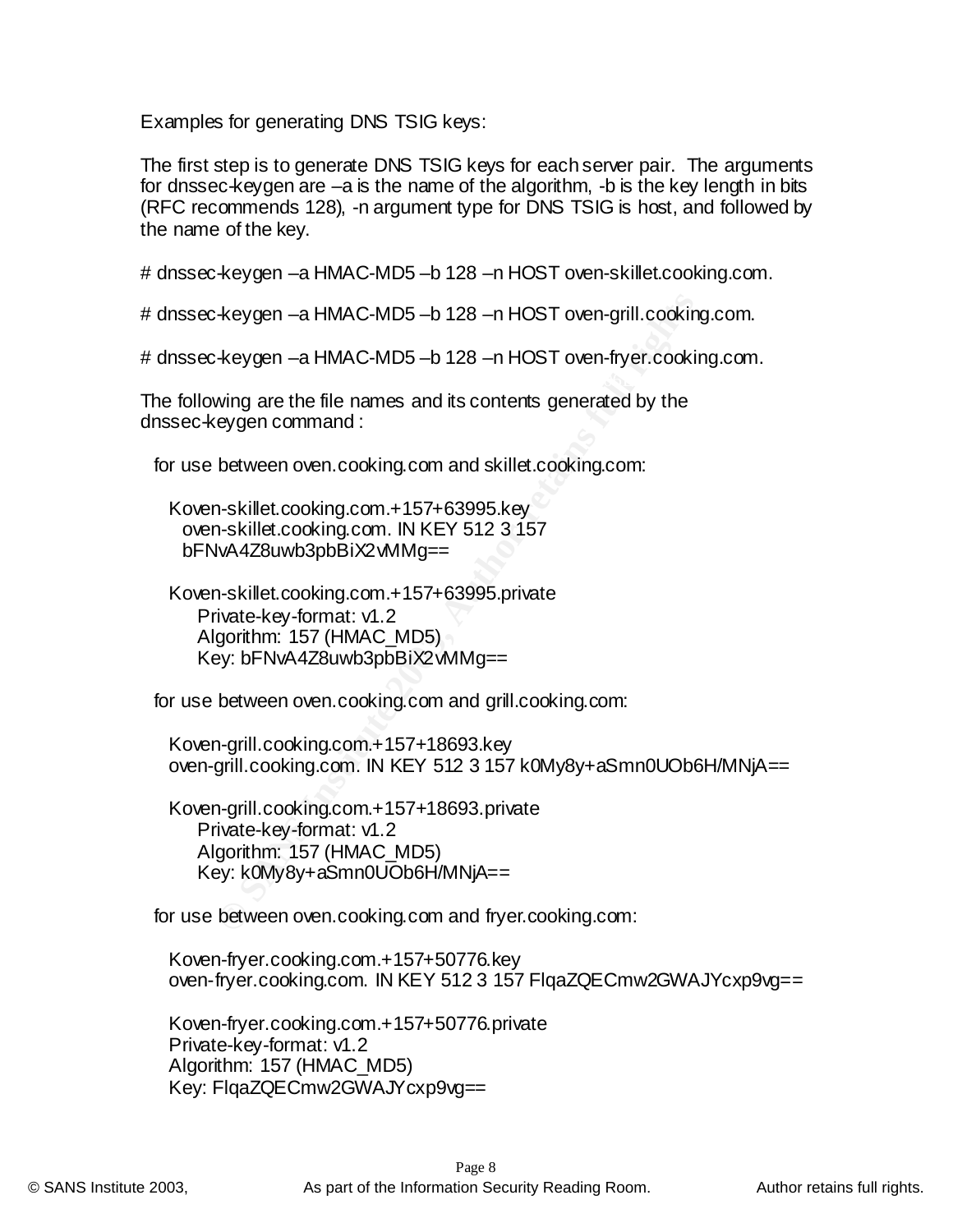There is a meaning for the cryptic key file name. It is put together with the key name, algorithm type (157 is HMAC-MD5), and the key's fingerprint. The key's fingerprint is not used in DNS TSIG. The key value needs to be extracted and shared with the corresponding Secondary Name Server. The key value can be exchanged through various means such as voice communication, encrypted message within an e-mail, scp, etc. The key by itself does not perform any function. It needs to be used in conjunction with one of BIND's security feature such as allow-transfer to be of any use. The keys need to be treated in the same fashion as private keys in a Public Key Infrastructure (PKI) environment. The keys need to be stored in a secured location on each host. If the key is compromised, the DNS vulnerabilities are the essentially the same as using BIND DNS access control list.

Example utilizing DNS TSIG on the Primary Name Server's named.conf:

```
Heation the sale of the sale of the same assintate keys in a<br>tructure (PKI) environment. The keys need to be stored in a<br>on on each host. If the key is compromised, the DNS wilne<br>sentially the same as using BIND DNS access
secret "FlqaZQECmw2GWAJYcxp9vg==";
// for communicating with skillet.cooking.com
server 10.1.1.53 {
        keys { oven-skillet.cooking.com.; };
};
// for communicating with grill.cooking.com
server 192.168.1.53 {
        keys { oven-grill.cooking.com.; };
};
// for communicating with fryer.cooking.com
server 172.16.1.53 {
        keys { oven-fryer.cooking.com.; };
        };
key oven-skillet.cooking.com. {
        algorithm hmac-md5;
        secret "bFNvA4Z8uwb3pbBiX2vMMq==";
};
key oven-grill.cooking.com {
        algorithm hmac-md5;
        secret "k0My8y+aSmn0UOb6H/MNjA==";
};
key oven-fryer.cooking.com {
        algorithm hmac-md5;
};
```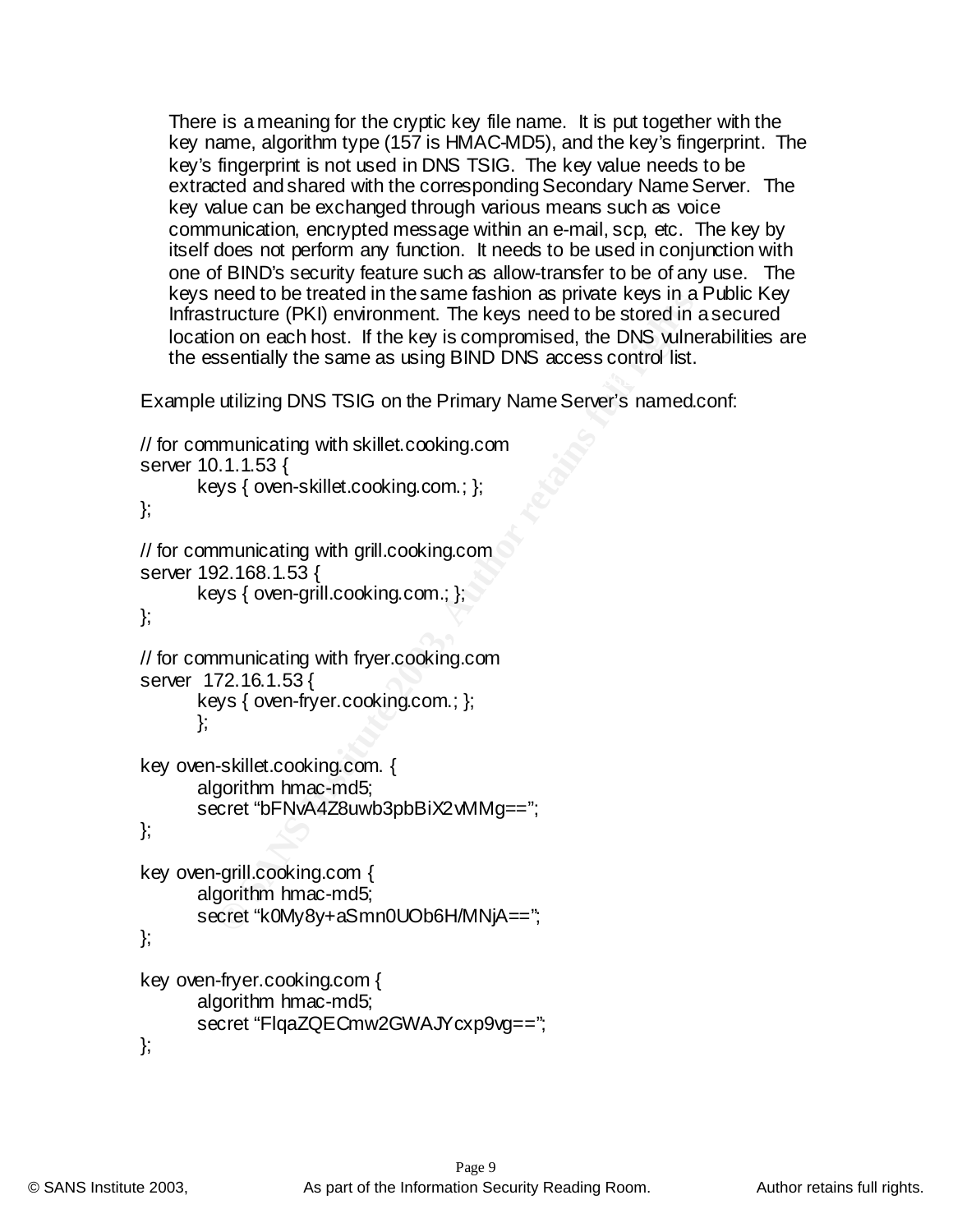**Example:**<br>
Contransfer { key oven-grill.cooking.com; };<br>
prify.cooking.com {<br>
pe master;<br>
deepfry.cooking.zone;<br>
covertransfer { key oven-fryer.cooking.com; };<br>
sment server identifies the respective key to be used with t  $\epsilon$  zone deepfry.cooking.com {  $\epsilon$  and  $\epsilon$  and  $\epsilon$  and  $\epsilon$  and  $\epsilon$  and  $\epsilon$  and  $\epsilon$  and  $\epsilon$  and  $\epsilon$  and  $\epsilon$  and  $\epsilon$  and  $\epsilon$  and  $\epsilon$  and  $\epsilon$  and  $\epsilon$  and  $\epsilon$  and  $\epsilon$  and  $\epsilon$  and  $\epsilon$  and  $\epsilon$  and  $\epsilon$  and zone "cooking.com" { type master; file "cooking.zone"; allow-transfer { key oven-skillet.cooking.com; }; }; zone barbecue.cooking.com { type master; file barbecue.cooking.zone; allow-transfer { key oven-grill.cooking.com; }; }; type master; file deepfry.cooking.zone;

```
allow-transfer { key oven-fryer.cooking.com; };
};
```
The statement server identifies the respective key to be used with the corresponding DNS server. The keyword "key" in the allow-transfer option invokes the use of DNS TSIG.

The DNS TSIG keys need to be added to corresponding Secondary Name Server's named.conf :

```
// for communicating with oven.cooking.com
server 10.1.1.10 {
```

```
keys { oven-skillet.cooking.com.; };
```
};

```
// key for skillet.cooking.com
key oven-skillet.cooking.com. {
      algorithm hmac-md5;
      secret "bFNvA4Z8uwb3pbBiX2vMMg==";
```
};

```
\mathcal{E}zone cooking.com {
    slave;
    master { 10.1.1.10; };
    file cooking.zone.cache;
    allow-transfer { none; };
    };
```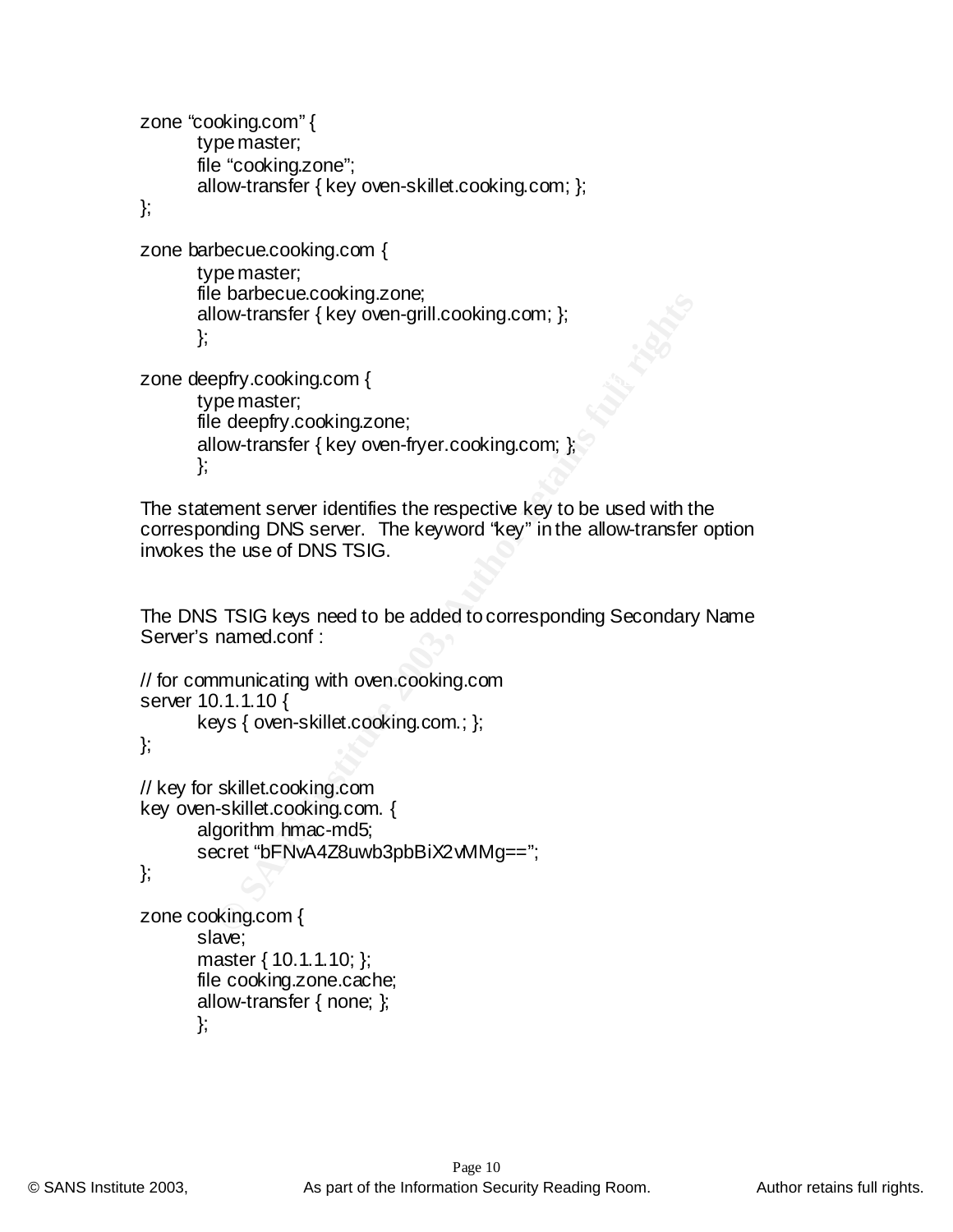The DNS TSIG key bFNvA4Z8uwb3pbBiX2vMMg== is for name server pair oven.cooking.com and skillet.cooking.com. This permits skillet.oven.cooking.com to sign request zone transfers for the domain cooking.com from oven.cooking.com. oven.cooking.com verifies the signed request if approved it signs the zone data with the DNS TSIG key for skillet.cooking.com to verify.

```
EXECT:<br>
INTRIGUATE AND THE COOKING.COMING.COMINE AND THE COOKING COMINATELY<br>
SANS INSTITUTED COOKING COMINATELY<br>
COOKING COOKING COMINATELY<br>
DECOUS THE TRIGUARY AND COOKING AND THE TRIGUARY OF THE COOKING CONTINUAL<br>
DESC
// for communicating with oven.cooking.com
server 10.1.1.10 {
         keys { oven-grill.cooking.com.; };
         };
// key for grill.cooking.com
key oven-grill.cooking.com {
         algorithm hmac-md5;
         secret "k0My8y+aSmn0UOb6H/MNjA=
};
zone barbecue.cooking.com {
         type slave;
         master { 10.1.1.10; };
         file barbecue.cooking.zone.cache;
         allow-transfer { none; };
         };
```
The DNS TSIG key k0My8y+aSmn0UOb6H/MNjA== is for name server pair oven.cooking.com and grill.cooking.com. This permits grill.cooking.com to sign request zone transfers for the domain barbecue.cooking.com from oven.cooking.com. oven.cooking.com verifies the signed request if approved it signs the zone data with the DNS TSIG key for grill.cooking.com to verify.

```
\left. \right\}// for communicating with oven.cooking.com
server 10.1.1.10 {
     keys { oven-fryer.cooking.com.; };
     };
// key for fryer.cooking.com
key oven-fryer.cooking.com {
     algorithm hmac-md5;
     secret "FlqaZQECmw2GWAJYcxp9vq==";
};
zone deepfry.cooking.com {
     type slave;
```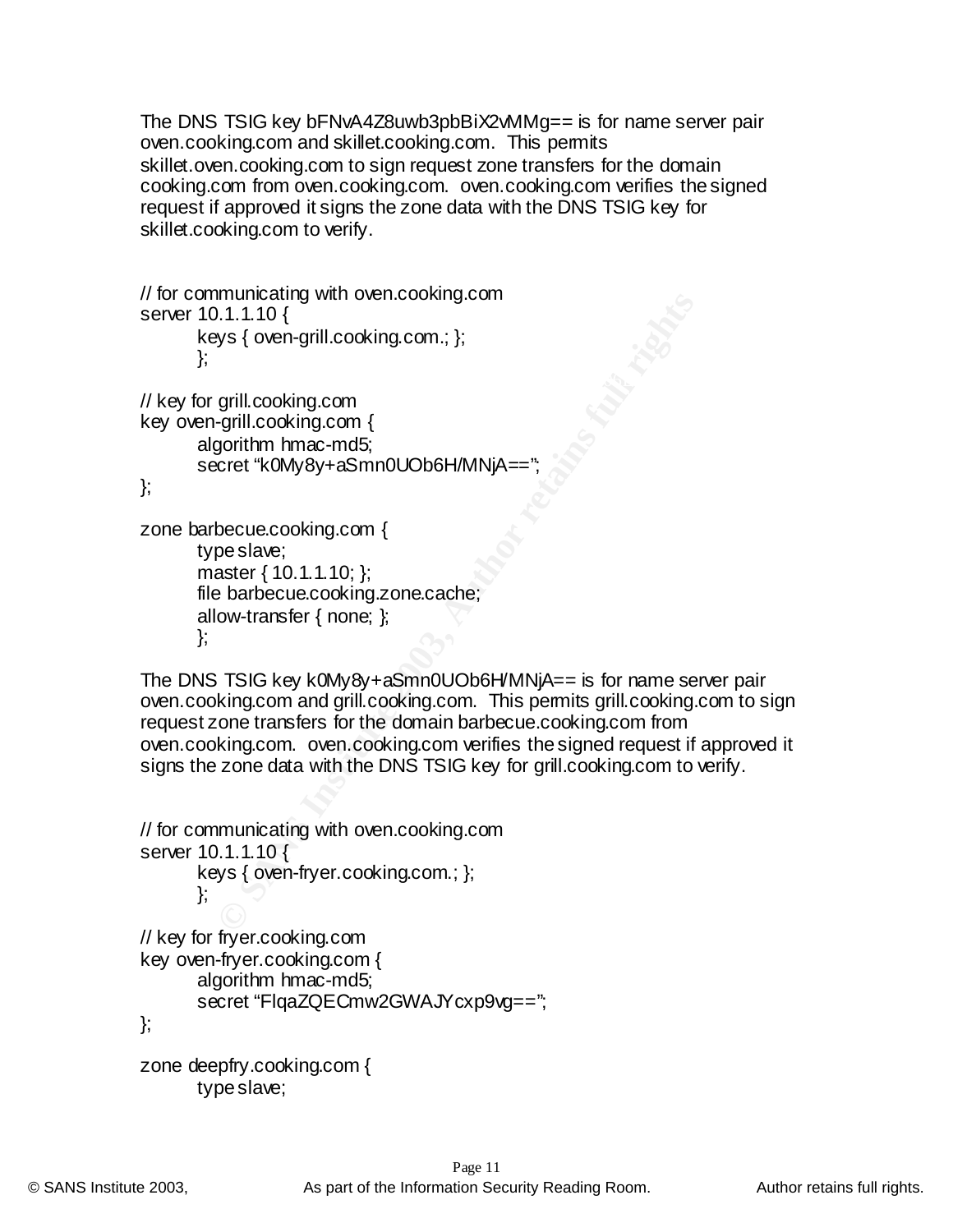master { 10.1.1.10; }; file deepfry.cooking.zone.cache; allow-transfer { none; }; };

The DNS TSIG key FlqaZQECmw2GWAJYcxp9vg== is for name server pair oven.cooking.com and fryer.cooking.com. This permits fryer.cooking.com to sign request zone transfers for the domain deepfry.cooking.com from oven.cooking.com. oven.cooking.com verifies the signed request if approved it signs the zone data with the DNS TSIG key fryer.cooking.com to verify.

Kingtoni. Oven.cooking.com welles the syglied request in -<br>
2006 data with the DNS TSIG key fryer.cooking.com to ven<br>
5 TSIG examples above show the DNS TSIG keys as part of<br>
5 Estement in named.conf for the DNS TSIG keys. The DNS TSIG examples above show the DNS TSIG keys as part of the named.conf file for presentation purposes. It is recommended to use the INCLUDE statement in named.conf for the DNS TSIG keys. This will prevent anyone from obtaining the DNS TSIG key values from named.conf. The Secondary DNS server also will not permit any zone transfer request from any other hosts. If zone transfers are necessary from Secondary DNS Servers, DNS TSIG is certainly an option to be implemented.

The DNS TSIG keys should be changed periodically. This will prevent the keys from being deciphered over time. A formal process should be defined since coordination of key exchanges and implementation of the new keys are critical to the health of utilizing DNS TSIG.

The benefits of using DNS TSIG to secure DNS zone transfers are:

- 1. Restricts zone transfers to only hosts configured with valid DNS TSIG keys.
- 2. Each DNS requests and answers can be verified for valid DNS TSIG keys.
- 3. Configuration management is still straightforward and requires only general understanding of cryptographic terminology.

crucial. A secured Network Time Protocol (ntp) source must be used to avoid What are the pitfalls? DNS TSIG is not a true signature defined by cryptography terms because it does not provide nonrepudiation. Nonrepudiation is the ability where one cannot deny or refute its authenticity. With DNS TSIG, there is a potential either holder of the shared key can create the same signature thereby the signature cannot claim to be unique. The recipient can forge the signature; send the DNS message with the forged signature back to itself! The method of the key exchange can be cumbersome. It requires the Domain administrators to securely exchange the key values between two servers. This can be accomplished through various means such as encrypted message within an email, voice communication, sneaker net, etc. Time synchronization is very rejection of messages due to time expiration. Time is a value in the DNS TSIG record. It is used to prevent replay attacks such as someone capturing, changing, and then sending the corrupted message. When time is not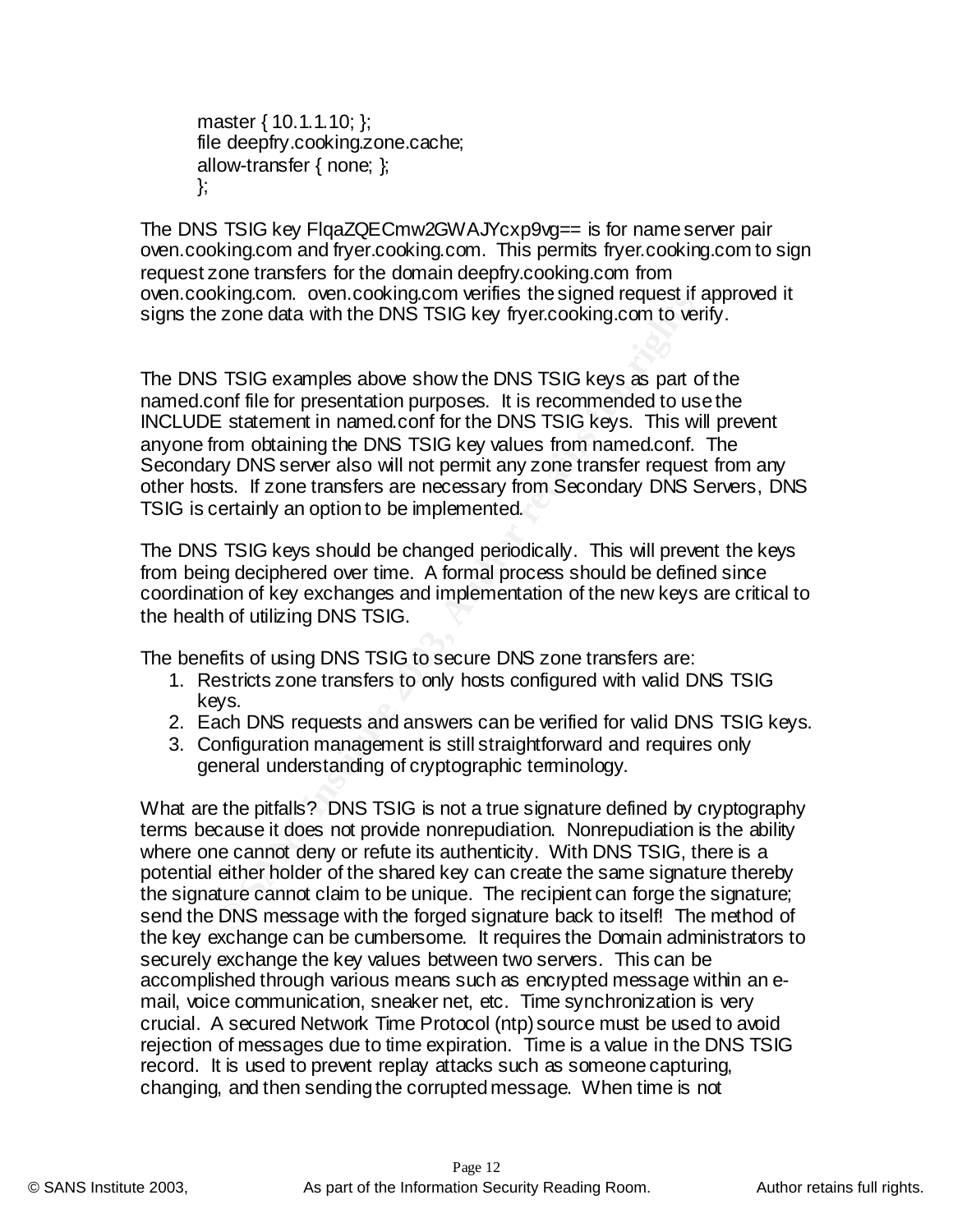synchronized between the DNS servers, this can lead to false positives or replay attacks. It is prohibitive to use DNS TSIG in a large-scale environment because of scalability issues. It is labor intensive for configuration management. Interoperability with Microsoft DNS is currently not feasible. This is due to Microsoft deviation from the RFC 2845 of using HMAC-MD5 algorithm for one way hash. The good news is ISC BIND ported a version of DNS BIND for Windows NT and Windows 2000.

cryptographic digital signatures for authenticating DNS data. This provides the DNSSEC will hopefully address some of the security and scalability concerns of DNS TSIG in the near future. DNSSEC addresses the scalability issue and nonrepudiation issue with DNS TSIG. DNSSEC is defined in RFC2535. It uses DNS zone administrators the ability to digitally sign and verify DNS data.

BIND DNSSEC uses an asymmetric cryptography algorithm such as RSA. "One key is used to decrypt the data that another encrypts."<sup>2</sup> A host will have a public key and private key. When host A needs to communicate with host B, host A encrypts the data with host A's private key and host B's public key. Only host B will be able to decrypt the data using host A's public key and its private key.

Complete the security and scalability<br>C in the near future. DNSSEC addresses the scalability is<br>diation issue with DNS TSIG. DNSSEC is defined in RFC2<br>sphic digital signatures for authenticating DNS data. This pe administr DNS messages can be large in size. This is not ideal for asymmetric cryptography. Encrypting and decrypting the entire DNS messages are not practical due to performance issues. So rather than encrypt the entire DNS message, DNSSEC attaches a digital signature for authentication. The DNS message is processed by an one way hash function that creates a hash value. The hash value is then encrypted. The encrypted hash value is known as the digital signature. DNS data also needs to be publicly available, so authenticating the data is the right approach. The DNS Servers can process transactions such as queries and zone transfers by first verifying the digital signature. The digital signature is generated with the use of host A's private key with host B's public key. Only host B will be able to decrypt the digital signature by using host A's public key and its private key. Since host A cannot deny it generated the digital signature for host B, nonrepudiation is ensured. The process is the same when host B communicates with host A. Once the digital signature is verified for its authenticity, the DNS Server can process the DNS request.

The private key of a host must be stored in a secured location on the host. If the private key is compromised, any host with the private key can encrypt and decrypt messages with a corresponding host's public key. This can possibly lead to a security breach.

It is important to carefully design your deployment of DNSSEC. Important designs are based on whether DNSSEC is deployed and operational at the root

\_\_\_\_\_\_\_\_\_\_\_\_\_\_\_\_\_\_\_\_\_\_\_\_\_\_\_\_\_\_\_\_\_\_\_<br><sup>2</sup> Albitz, Paul and Liu, Cricket. DNS and Bind Fourth Edition, O'Reilly & Associates, April 2001 p350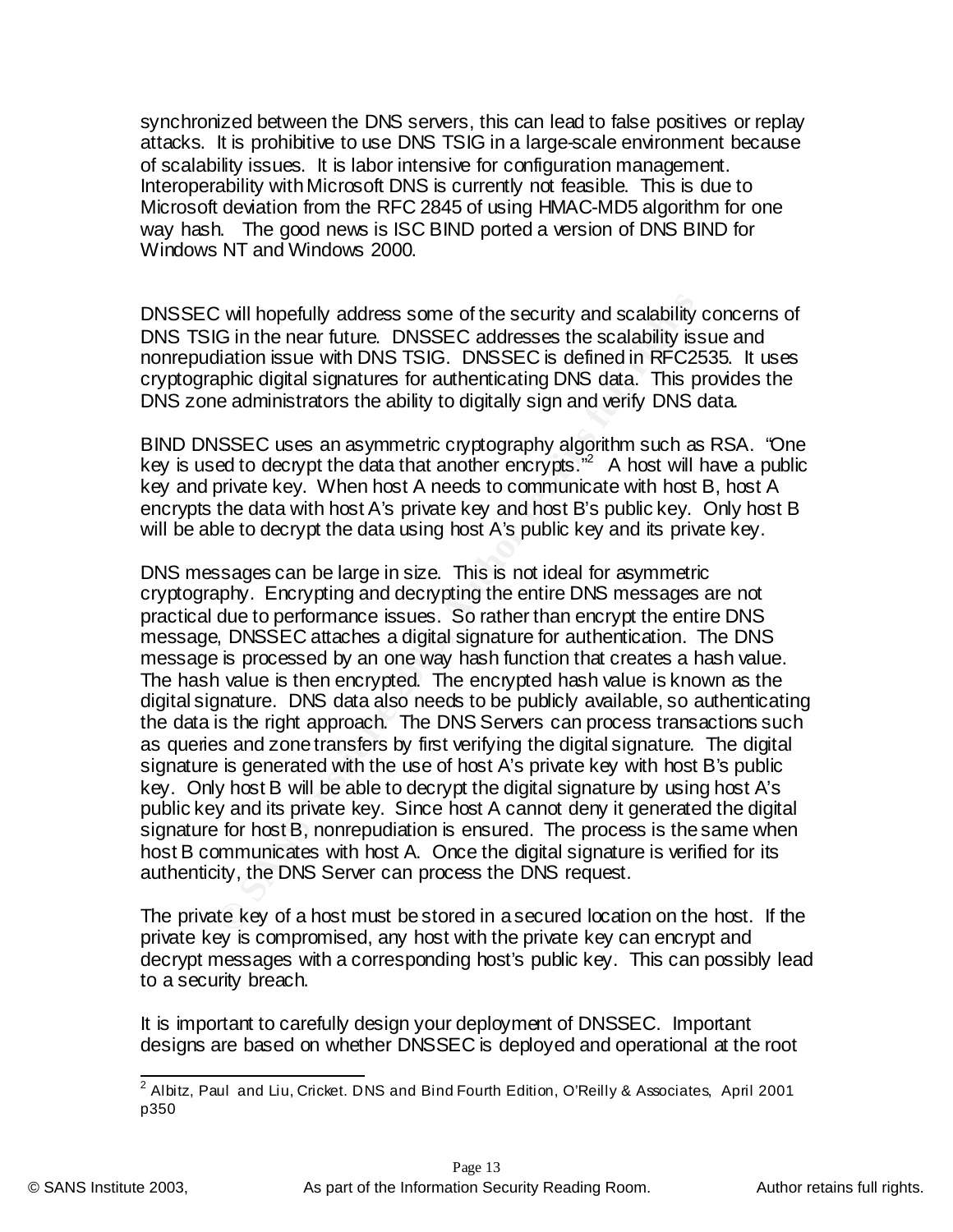server, and will DNSSEC be deployed on the parent and all or some child domains. These parameters along with implementation specific parameters such as agreement of cryptographic algorithms and key lengths need to finalized ahead of time to ensure a smooth and successful deployment of DNSSEC for your Domain. Since DNSSEC is a not a trivial exercise, not widely deployed, and has technology maturity concerns, it is not recommended for a production environment. DNSSEC requires a much more in depth analysis and explanation, which is beyond the scope of this document.

for securing Unix, Windows, and DNS configurations. If the Primary DNS Server "Due diligence" on securing, hardening, and maintaining patch levels for the Operating System and applications on the DNS host is expected. Details on how to perform the operation can be found from various practicals submitted to SANS is compromised, the DNS information and any other services provided by the host are jeopardized.

gence" on securing, hardening, and maintaining patch levels<br>g System and applications on the DNS host is expected. Dom the operation can be found from various practicals subming Unix, Windows, and DNS configurations. If th The goal is to protect your DNS information and at minimum make it much more difficult for DNS poisoning or spoofing. The task of securing DNS zone transfer is within everyone's capability. The document described methods to secure DNS zone transfers between DNS Name Servers and the possible outcome if no security mechanism is used. This is just one step of many to create a secure computing environment. Operational processes such as reviewing system logs, configuration revision control, verifying software patch levels, and technical reviews are just as important to maintain a secure computing environment. There will always be a curious user on the Internet looking for an adventure or challenge. The intentions may range from a practical joke to the intent of causing financial damages.

A decision has to be made factoring technical staff capability, fiscal cost, and available technology to create a balance and workable secure computing environment. There is no sense to procure the latest technology if the personnel are not sufficiently trained to support and implement the solution. One will not implement DNSSEC in their environment with a novice technical staff with the latest hardware and software. A misconfigured server is detrimental to providing quality service as well as security. Nor will it be wise to implement DNSSEC with antiquated hardware with an expert technical staff. Also keep in mind, in the security field a little paranoia is good.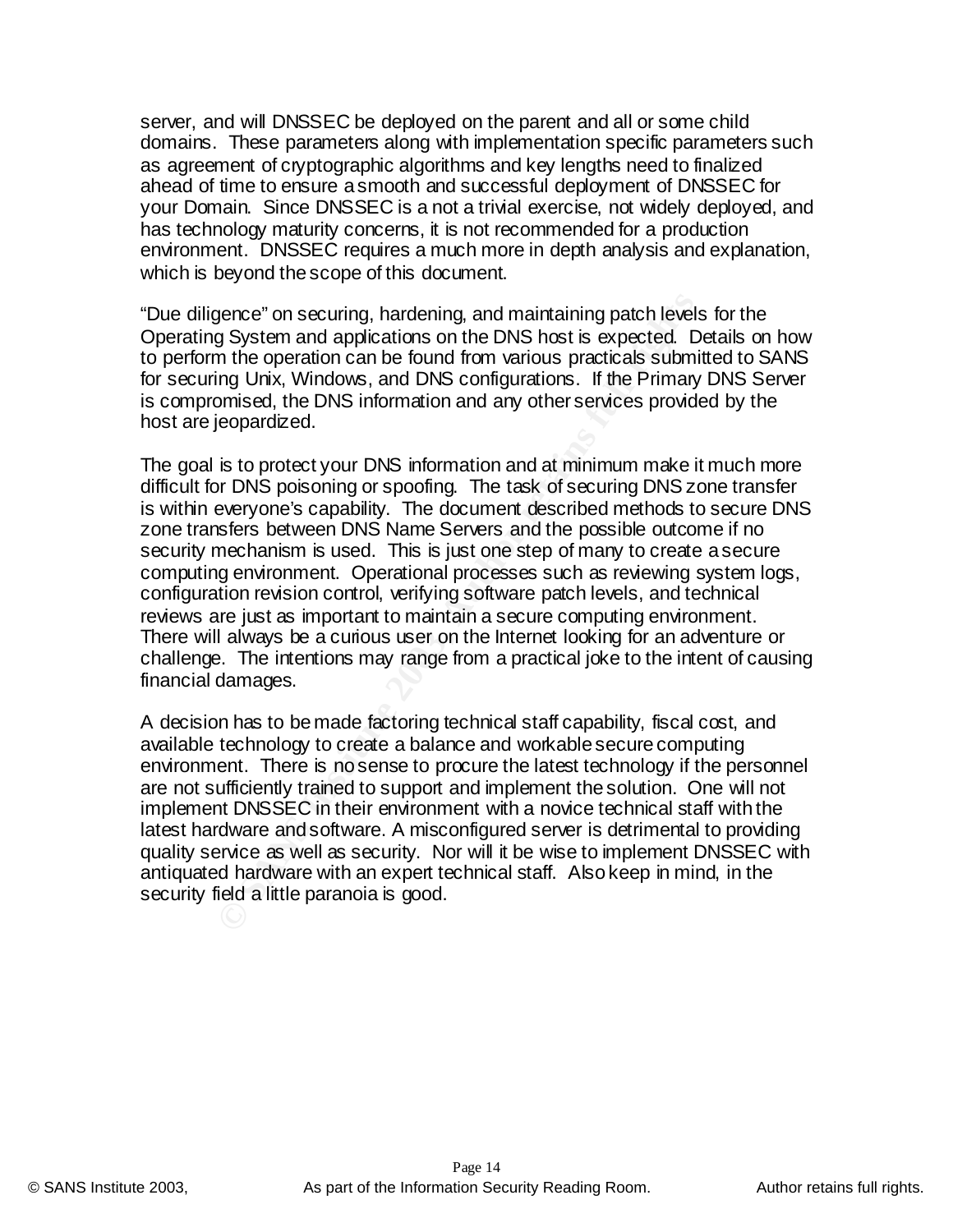References :

Albitz, Paul and Liu, Cricket. DNS and BIND Fourth Edition, O'Reilly & Associates, April 2001

Liu, Cricket. DNS & BIND Cookbook, O'Reilly & Associates, October 2002

Secret Key Transaction Authentication for DNS (TSIG) RFC 2845 http://www.ietf.org/rfc/rfc2845.txt

http://www.ietf.org/rfc/rfc2930.txt Secret Key Establishment for DNS (TKEY RR) RFC2930

**Whilesaction Administration In Disk (1510) ATC 2643**<br>
Whilestroph Administration In DISK (TKEY RR) RFC2930<br>
Whilest forg/ffc/rfc2930.txt<br>
Name System Security (DNSSEC) Signing Authority RFC 3<br>
Whilest forg/ffc/rfc3008.txt Domain Name System Security (DNSSEC) Signing Authority RFC 3008 http://www.ietf.org/rfc/rfc3008.txt

DNS Security Extension Clarification on Zone Status RFC 3090 http://www.ietf.org/rfc/rfc3090.txt

DNS Security Extensions RFC2535 http://www.ietf.org/rfc/rfc2535.txt

RSA/SHA-1 SIGs and RSA KEYs in the Domain Name System (DNS) RFC 3110 http://www.ietf.org/rfc/rfc3110.txt

Indicating Resolver Support of DNSSEC RFC3225 http://www.ietf.org/rfc/rfc3225.txt

Notes from the State-of-The-Technology: DNSSEC http://www.faqs.org/rfcs/rfc3130.html

DNS Zone Transfer Protocol Clarifications http://www.ietf.org/internet-drafts/draft-ietf-dnsext-axfr-clarify-05.txt

DNS Security Document Roadmap http://www.ietf.org/internet-drafts/draft-ietf-dnsext-dnssec-roadmap-06.txt

Threat Analysis of the Domain Name System http://www.ietf.org/internet-drafts/draft-ietf-dnsext-dns-threats-02.txt

<u>http://www.ietf.org/html.charters/dnsext-charter.html</u> DNS Extensions Work Group